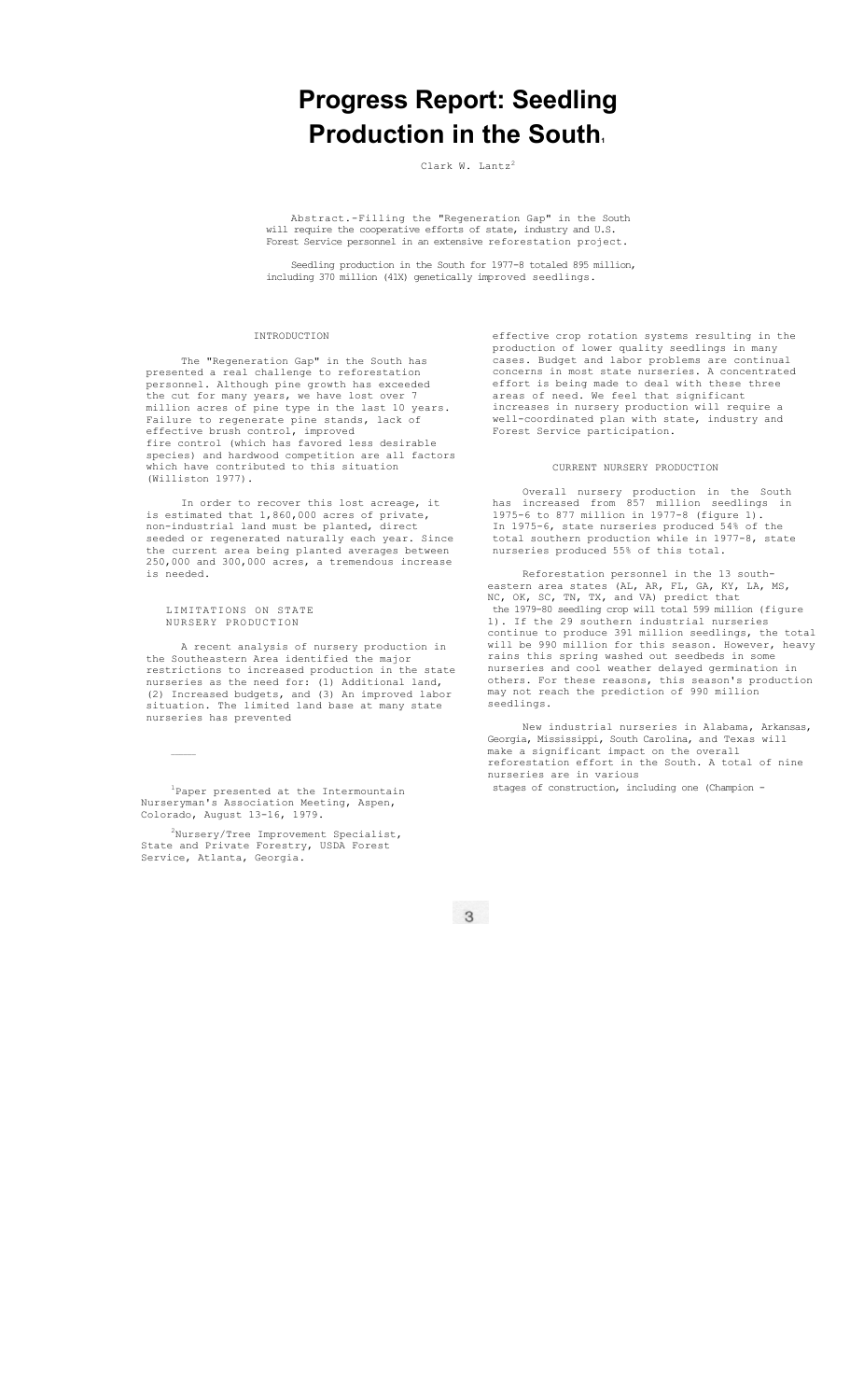South Carolina) which started in production this spring. Since about 44% of the state nursery production is contract-grown seedlings for industry, the completion of these new industrial nurseries should free a substantial production area within the state nurseries. Hopefully, this will enable some state nurseries to establish better crop rotation schedules and improved soil management procedures.

one loblolly orchard (Weyerhaeuser - North Carolina) which averaged 197 pounds per acre



Figure 1.--Nursery production in the South: 1976-1980.

## PRODUCTION OF GENETICALLY IMPROVED SEEDLINGS

In almost 30 years of active tree improvement work in the South, we can be proud of many accomplishments. We have three active tree improvement cooperatives which include eight southern state forestry organizations, 36 forest industries and one forest seed company. The other five southern state forestry organizations all have independent tree improvement programs, most of which

have cooperative arrangements with universities or U.S. Forest Service research projects. In addition, the southern region of the U.S. Forest Service and TVA both have active tree improvement programs.

There are more than 9,000 acres of seed orchards established in the South. These orchards produced over 60 tons of pine seed in 1977. Six of these orchards have produced more than 100 pounds of seed per acre including

over the entire 33 acre orchard.

The number of genetically improved seedlings produced in the state, company, and federal nurseries in the South has steadily increased in the past three years from 27% in 1975 to 41% in 1977-8.

State nurseries have made the most dramatic improvement by increasing their percentage of improved seedlings from 14 in 1975-6 to 38 in 1977-8. It is predicted that the 197980 state nursery crop will be 43% improved seedlings. Industrial nurseries increased the number of improved seedlings from 41 to 45% in the 1975-8 period, while the Ashe nursery percentage increased from 35 to 39%.

With one exception, all the southeastern state nurseries produced some improved seedlings in the 1977-8 season (figure 2). State nurseries in Alabama, Georgia, Louisiana, North Carolina, South Carolina, Texas and Virginia produced substantial numbers of improved seedlings in that season. The three states with the highest percentage of improved seedlings were Georgia (80%), South Carolina (73%), and Texas (59%).

Company nurseries in Alabama, Florida, Georgia, North Carolina and Virginia produced substantial numbers of improved seedlings during 1977-8. The highest percentages of improved seedlings were produced by company nurseries in Florida (85%), North Carolina (81x) and Alabama (76%).

Figure 2.--Improved seedling production: 1977-8.

HOW CAN WE MAXIMIZE THE GAINS FROM IMPROVED SEEDLINGS?

In order to develop the full potential of these improved seedlings, nursery management



 $\overline{4}$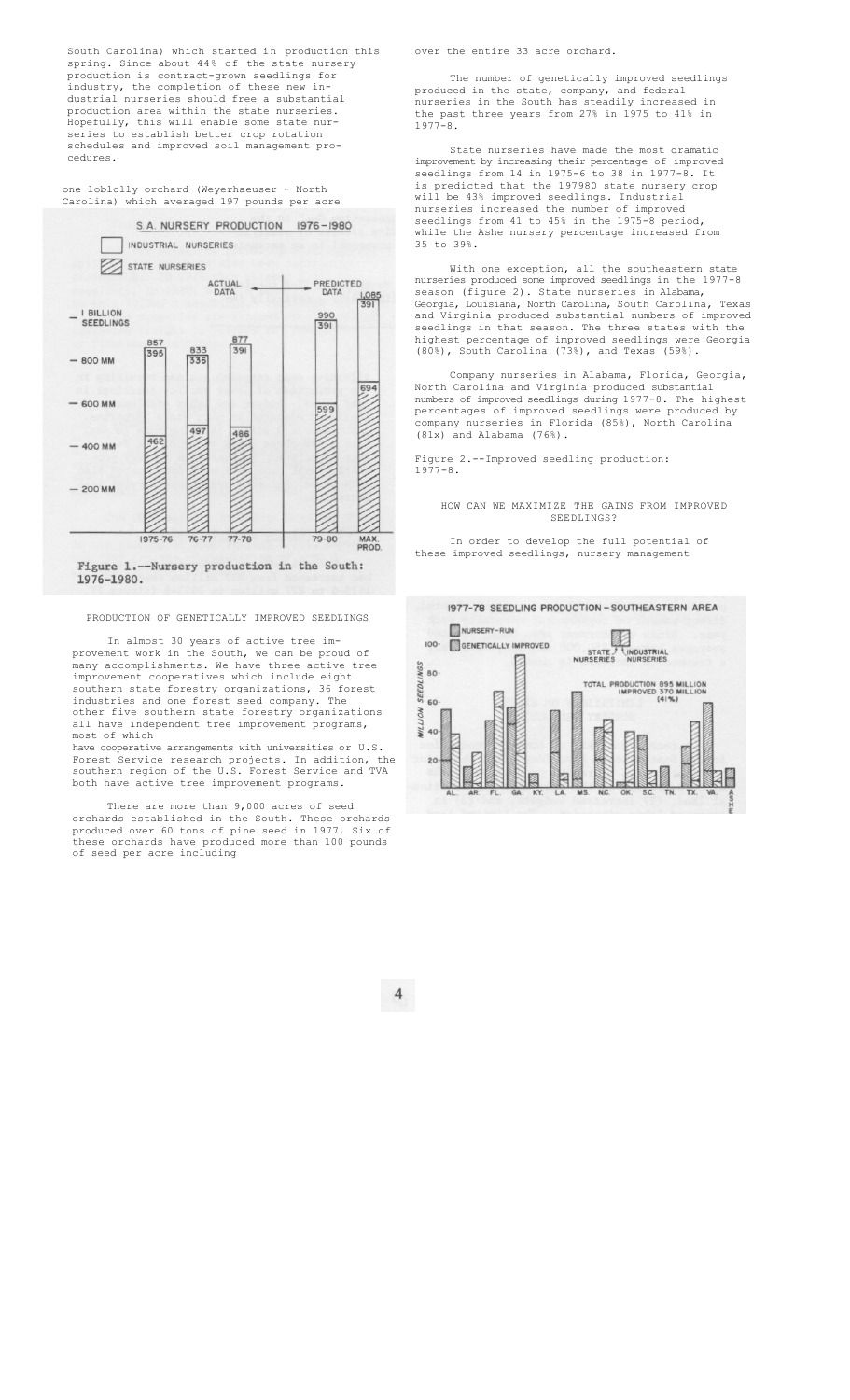techniques need to be improved. Emphasis must be placed on quality rather than quantity.

1. Soil management procedures must be updated (Leaf 1976). New sources of organic matter must be found to replace depleted stocks of sawdust and bark. Composting of sewage sludge with wood residues is a promising technique which is currently under evaluation at several nurseries. Fish sludge and MILORGANITE are being used successfully at the USFS Wind River nursery (Dutton 1979).

2. Precision seed sowing is essential in order to better utilize improved seed and to enable mechanized pruning of lateral roots. Low seedbed densities (20-25 seedlings per square foot) are necessary to enable adequate diameter growth and root development.

3. New species of mycorrhizae indicate a great potential for improving both nursery and field performance of pines and hardwoods (Cordell, et al 1979; Kormanik, et al 1977).

4. New herbicides are more effective and cheaper than the chemicals used in the past (South 1979).

5. Root wrenching has been an effective means of encouraging compact, dense root systems of <u>Pinus caribaea</u> and P. <u>radiata</u> in New Zealand (Bacon and Hawkins 1979). Use of this technique in this country, in the Pacific Northwest and the South resulted in variable degrees of success. New evaluation studies are underway by both federal and industrial research groups.

6. Top pruning has been used by several nurseries to restrict top growth, add diameter growth and encourage root growth through the fall (Dierauf 1977).

7. A well-planned schedule of withholding nutrients and water in the fall will also slow down active top growth and promote earlier dormancy.

8. Careful adjustment and operation of mechanical lifting equipment will minimize damage to the seedlings. The optimum survival and growth of seedlings is dependent on undamaged root systems and intact mycorrhizae.

9. There seems to be a popular belief that seedlings packed in Kraft/Polyethylene bags can be treated like pulpwood! Nothing is farther from the truth. The K/P bags were developed specifically for cold storage use. Seedlings confined in the bags will produce considerable heat just in the process of respiration. When temperatures

rise inside the bags, fermentation can take place very quickly.

Recent studies in the Pacific Northwest<sup>3</sup> have indicated the importance of good air circulation in cold storage units. The internal temperatures of K/P bags without good air circulation were as much as 22° F higher than those with good air circulation. Merely piling bags more than two deep on pallets resulted in a 10° F increase in temperature. These increases in temperature where bagged seedlings were maintained in cold storage, point out the potential for rapid temperature increases when seedlings are packed in K/P bags and taken out of cold storage. Bagged seedlings left in the sun for just a few minutes can build up lethal temperatures. The entire process of tree breeding, improved seed production and high quality seedling production in the nursery is a complete waste of time and money if the seedlings do not survive! Careful inspection and constant supervision of the storage, shipping and planting operations are essential for the realization of maximum genetic gains from the overall tree improvement and reforestation process.

#### SUMMARY

The "Regeneration Gap" in the South represents a great challenge for the cooperative efforts of state, industry and U. S. Forest Service reforestation personnel.

Southeastern Area state nursery personnel have identified their major restrictions to increased seedling production as the need for additional land, increased budgets and a better labor supply.

Seedling production in the South for 19778 totaled 895 million, including 370 million genetically improved seedlings (41% of the total production).

Many southern seed orchards are producing commercial quantities of seed with a total production of over 60 tons of pine seed produced in 1977. Maximum genetic gains from this improved seed will be accomplished only if major improvements in nursery technology and seedling handling can be implemented.

## LITERATURE CITED

Bacon, C. J. and P. J. Hawkins. 1979. In**tensive** root wrenching: a prerequisite for

3Personal communication from P. J. Heide, Scott Paper Company, Hamilton, Wash.